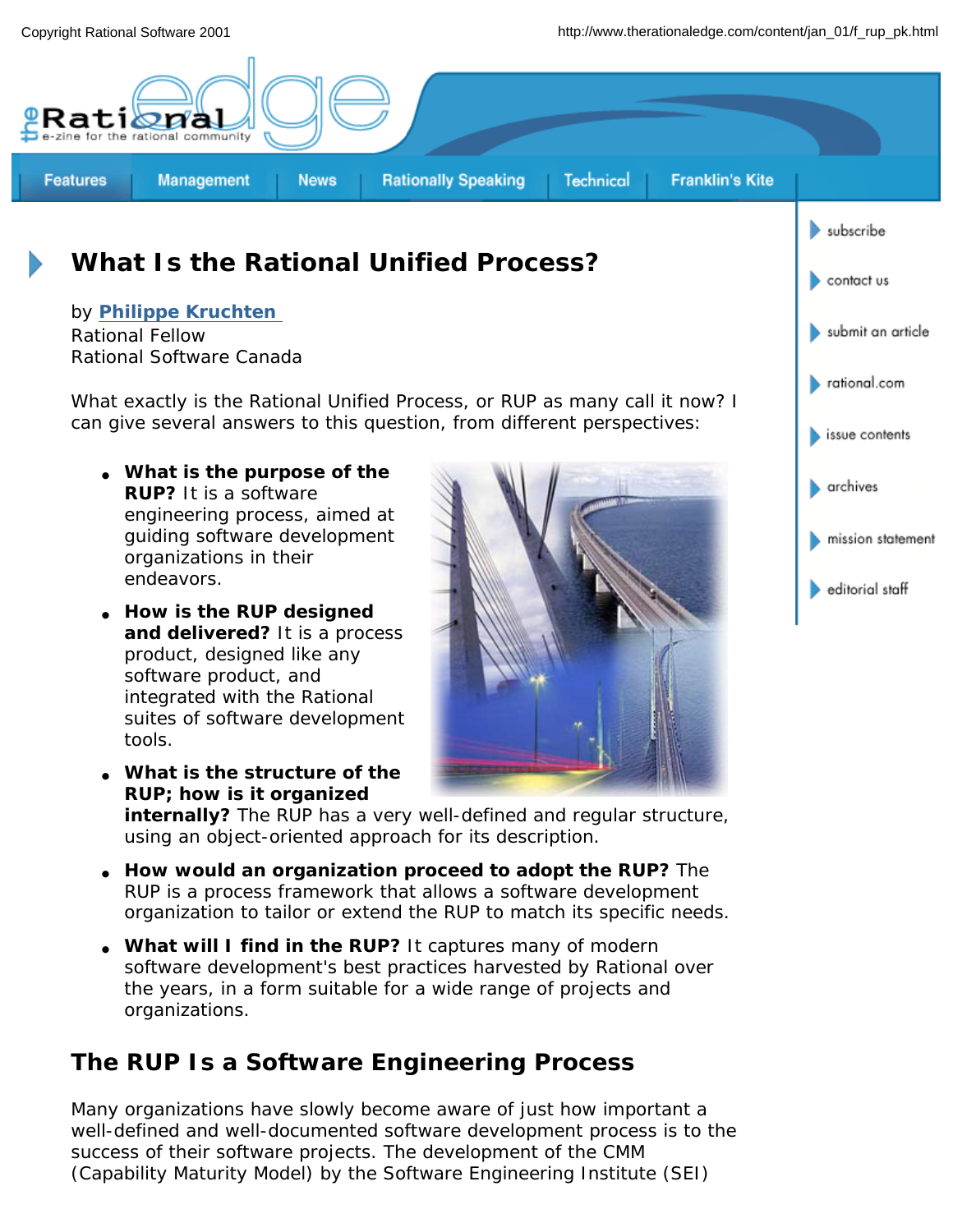has become a beacon, a standard to which many organizations look, when they aim at attaining level 2, 3, or higher. Over the years, these organizations have collected their knowledge and shared it with their developers. This collective know-how often grows out of design methods, published textbooks, training programs, and small how-to notes amassed internally over several projects. Unfortunately, in practice, these internally developed processes often end up gathering dust in nice binders on a developer's shelf -- rarely updated, rapidly becoming obsolete, and almost never followed. Other software development organizations have no process at all, and need a starting point, an initial process to jump-start them on the path of faster development of better quality software products.

The RUP can help both kinds of organizations, by providing them with a mature, rigorous, and flexible software engineering process.

### **The RUP Is a Process Product**

The RUP is not just a book, a development method developed and published once and for all in paper form. "Software processes are software, too," wrote Lee Osterweil, Professor of Computer Science at the University of Massachusetts. In contrast with the dusty binder approach, the Rational Unified Process is designed, developed, delivered, and maintained like any software tool. The Rational Unified Process shares many characteristics with software products:

- Like a software product, the Rational Unified Process is designed and documented using the Unified Modeling Language (UML). An underlying object model, the Unified Software Process Model (USPM) provides a very coherent backbone to the process.
- It is delivered online using Web technology, not in books or binders, so it's literally at the developers' fingertips.
- Regular software upgrades are released by Rational Software approximately twice a year. So the process is never obsolete, and its users benefit from the latest development. All team members access the same version of the process.
- Because it is modular and in electronic form, it can be tailored and configured to suit the specific needs of a development organization, something that's hard to do with a book or a binder.
- It is integrated with the many software development tools in the Rational Suites, so developers can access process guidance within the tool they are using.

Figure 1 shows a page from the RUP.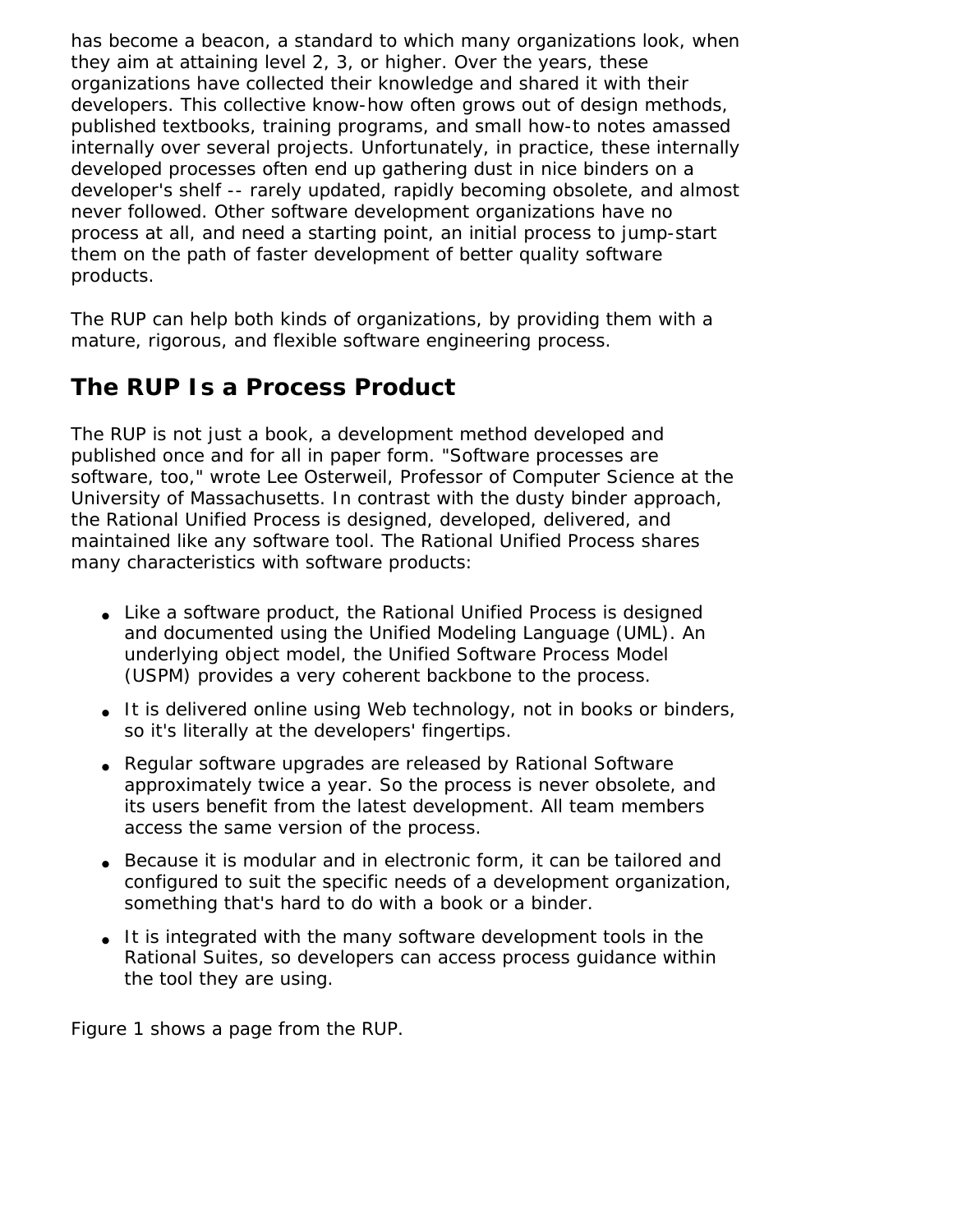

**Figure 1: A Page from the RUP (View full size graphic in new window)**

# **The Architecture of the RUP**

The process itself has been designed using techniques similar to those for software design. In particular, it has an underlying object-oriented model, using UML. Figure 2 shows the overall architecture of the Rational Unified Process. The process has two structures or, if you prefer, two dimensions:

- The horizontal dimension represents time and shows the lifecycle aspects of the process as it unfolds.
- The vertical dimension represents core process disciplines (or workflows), which logically group software engineering activities by their nature.

The first (horizontal) dimension represents the *dynamic aspect* of the process expressed in terms of cycles, phases, iterations, and milestones. In the RUP, a software product is designed and built in a succession of incremental iterations. This allows testing and validation of design ideas, as well as risk mitigation, to occur earlier in the lifecycle. The second (vertical) dimension represents the *static aspect* of the process described in terms of process components: activities, disciplines, artifacts, and roles.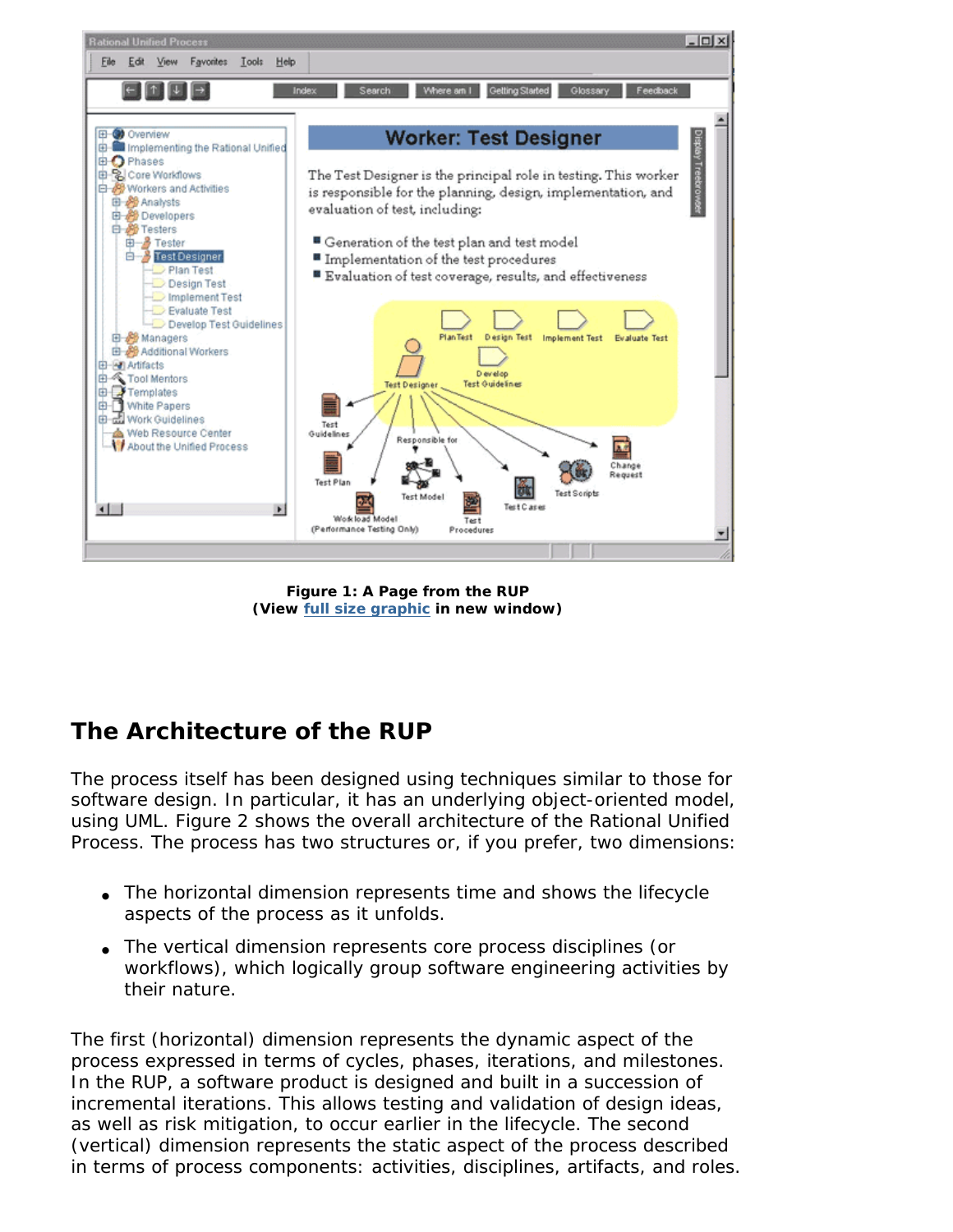

**Figure 2 - Two Dimensions of the RUP**

### **The RUP Is a Process Framework**

The Rational Unified Process is also a *process framework* that can be adapted and extended to suit the needs of an adopting organization. It is general and comprehensive enough to be used "as is," i.e., out-of-thebox, by many small-to-medium software development organizations, especially those that do not have a very strong process culture. But the adopting organization can also modify, adjust, and expand the Rational Unified Process to accommodate the specific needs, characteristics, constraints, and history of its organization, culture, and domain. A process should not be followed blindly, generating useless work and producing artifacts that are of little added value. Instead, the process must be made as lean as possible while still fulfilling its mission to help developers rapidly produce predictably high-quality software. The best practices of the adopting organization, along with its specific rules and procedures, should complement the process.

The process elements that are likely to be modified, customized, added, or suppressed include artifacts, activities, workers, and workflows as well as guidelines and artifact templates. The Rational Unified Process itself contains the roles, activities, artifacts, guidelines, and examples necessary for its modification and configuration by the adopting organization. Moreover, these activities are also supported by the Rational Process Workbench™ (RPW) tool. This new tool uses a UML model of the Rational Unified Process to support process design and authoring activities, and the production of company-specific or project-specific RUP variants, called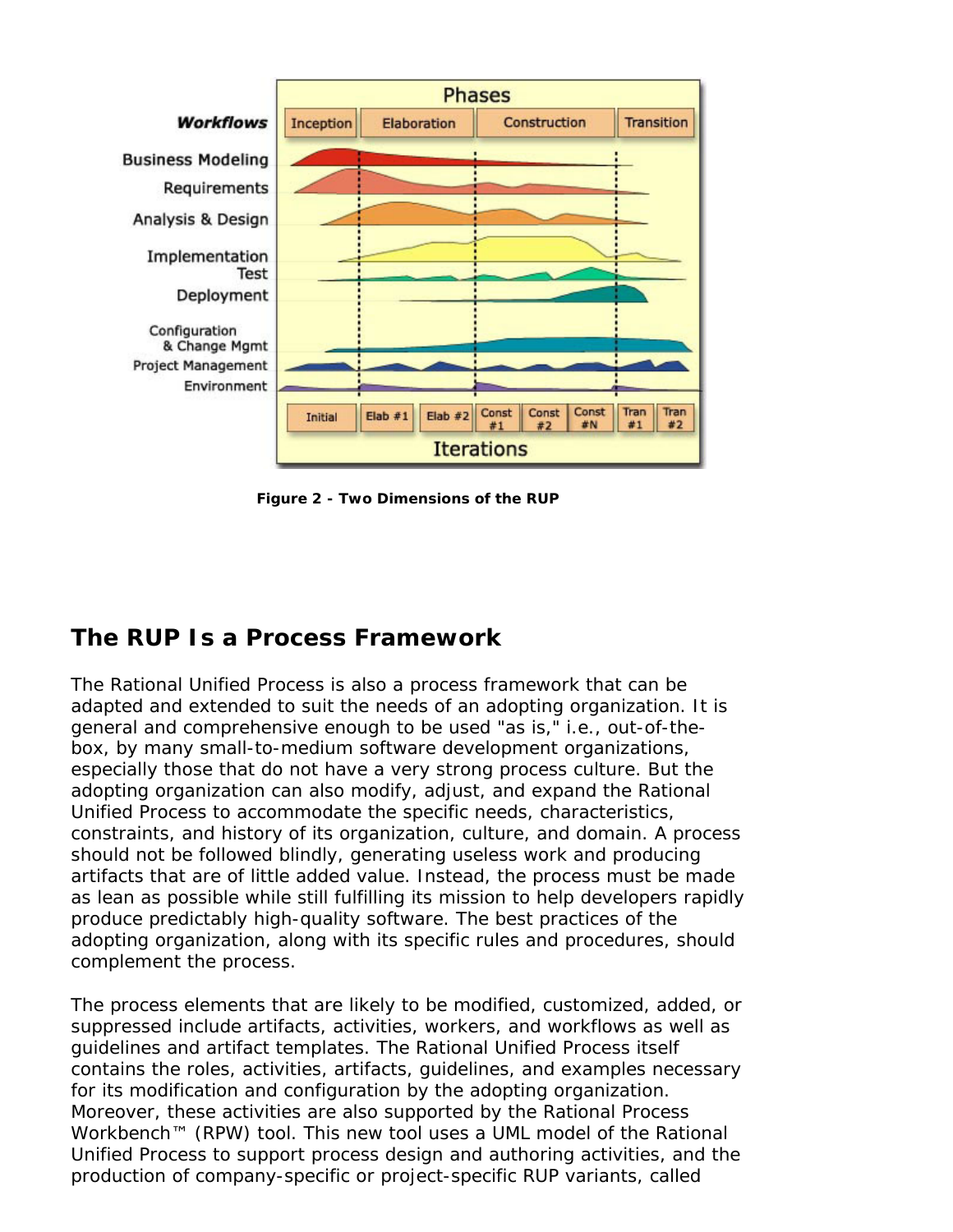#### *development cases*.

Starting in 2000, the RUP contains several *variants*, or pre-packaged development cases for different types of software development organizations.

### **The RUP Captures Software Development Best Practices**

The Rational Unified Process captures many of modern software development's *best practices* in a form suitable for a wide range of projects and organizations:

- Develop software iteratively.
- Manage requirements.
- Use component-based architectures.
- Visually model software.
- Continuously verify software quality.
- Control changes to software.

#### **1. Develop Software Iteratively**

Most software teams still use a *waterfall* process for development projects, completing in strict sequence the phases of requirement analysis, design, implementation/integration, and test. This inefficient approach idles key team members for extended periods and defers testing until the end of the project lifecycle, when problems tend to be tough and expensive to resolve, and pose a serious threat to release deadlines. By contrast, RUP represents an iterative approach that is superior for a number of reasons:

- It lets you take into account changing requirements. The truth is that requirements usually change. Requirements change and "requirements creep" -- the addition of requirements that are unnecessary and/or not customer-driven as a project progresses - have always been primary sources of project trouble, leading to late delivery, missed schedules, dissatisfied customers, and frustrated developers.
- Integration is not one "big bang" at the end; instead, elements are integrated progressively -- almost continuously. With RUP, what used to be a lengthy time of uncertainty and pain -- taking up to 40% of the total effort at the end of a project -- is broken down into six to nine smaller integrations involving fewer elements.
- Risks are usually discovered or addressed during integration. With the iterative approach, you can mitigate risks earlier. As you unroll the early iterations, you test all process components, exercising many aspects of the project, such as tools, off-the-shelf software, people skills, and so on. You can quickly see whether perceived risks prove to be real and also uncover new, unsuspected risks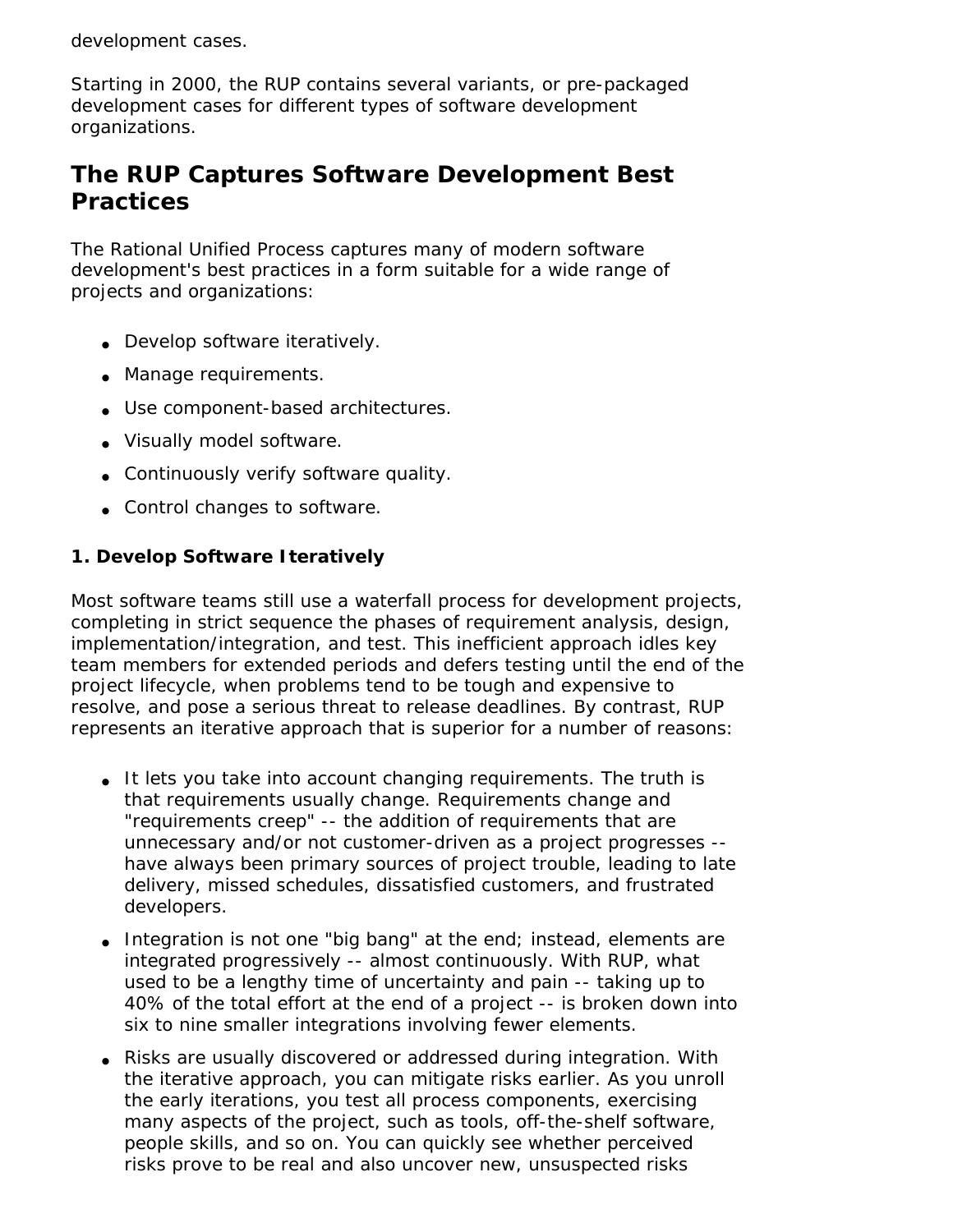when they are easier and less costly to address.

- Iterative development provides management with a means of making tactical changes to the product -- to compete with existing products, for example. It allows you to release a product early with reduced functionality to counter a move by a competitor, or to adopt another vendor for a given technology.
- Iteration facilitates reuse; it is easier to identify common parts as they are partially designed or implemented than to recognize them during planning. Design reviews in early iterations allow architects to spot potential opportunities for reuse, and then develop and mature common code for these opportunities in subsequent iterations.
- When you can correct errors over several iterations, the result is a more robust architecture. As the product moves beyond inception into elaboration, flaws are detected even in early iterations rather than during a massive testing phase at the end. Performance bottlenecks are discovered at a time when they can still be addressed, instead of creating panic on the eve of delivery.
- Developers can learn along the way, and their various abilities and specialties are more fully employed during the entire lifecycle. Testers start testing early, technical writers begin writing early, and so on. In a non-iterative development, the same people would be waiting around to begin their work, making plan after plan but not making any concrete progress. What can a tester test when the product consists of only three feet of design documentation on a shelf? In addition, training needs, or the need for additional people, are spotted early, during assessment reviews.
- The development process itself can be improved and refined along the way. The assessment at the end of an iteration not only looks at the status of the project from a product or schedule perspective, but also analyzes what should be changed in the organization and in the process to make it perform better in the next iteration.

Project managers often resist the iterative approach, seeing it as a kind of endless and uncontrolled hacking. In the Rational Unified Process, the iterative approach is very controlled; the number, duration, and objectives of iterations are carefully planned, and the tasks and responsibilities of participants are well defined. In addition, objective measures of progress are captured. Some reworking takes place from one iteration to the next, but this, too, is carefully controlled.

#### **2. Manage Requirements**

Requirements management is a systematic approach to eliciting, organizing, communicating, and managing the changing requirements of a software-intensive system or application.

The benefits of effective requirements management are numerous:

• Better control of complex projects. This includes greater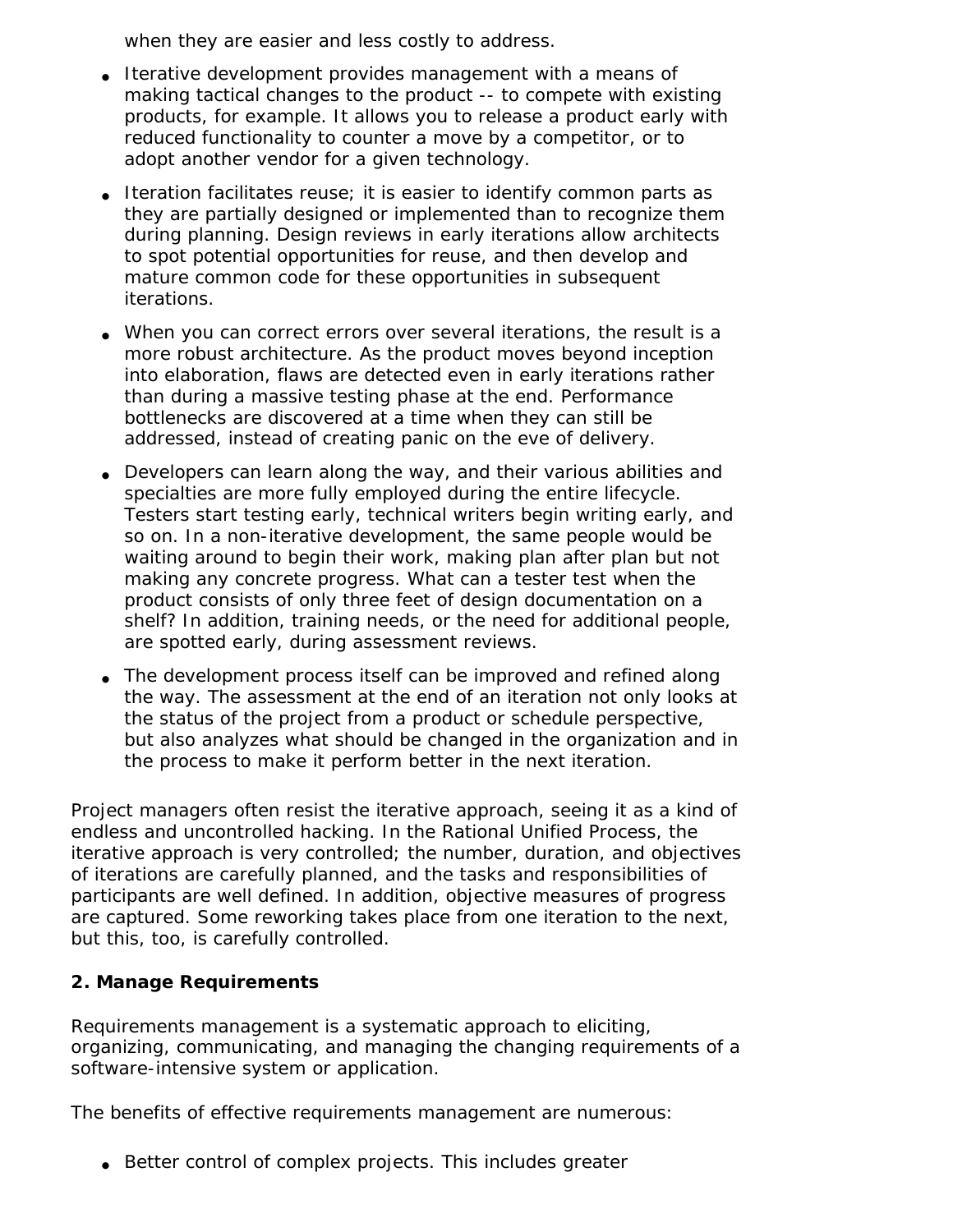understanding of the intended system behavior as well as prevention of requirements creep.

- Improved software quality and customer satisfaction. The fundamental measure of quality is whether a system does what it is supposed to do. With the Rational Unified Process, this can be more easily assessed because all stakeholders have a common understanding of what must be built and tested.
- Reduced project costs and delays. Fixing errors in requirements is very expensive. With effective requirements management, you can decrease these errors early in the development, thereby cutting project costs and preventing delays.
- Improved team communication. Requirements management facilitates the involvement of users early in the process, helping to ensure that the application meets their needs. Well-managed requirements build a common understanding of the project needs and commitments among the stakeholders: users, customers, management, designers, and testers.

It is often difficult to look at a traditional object-oriented system model and tell how the system does what it is supposed to do. This difficulty stems from the lack of a consistent, visible thread through the system when it performs certain tasks. In the Rational Unified Process, *use cases* provide that thread by defining the behavior performed by a system.

Use cases are not required in object orientation, nor are they a compulsory vehicle in the Rational Unified Process. Where they are appropriate, however, they provide an important link between system requirements and other development artifacts, such as design and tests. Other object-oriented methods provide use-case-like representation but use different names for it, such as scenarios or threads.

The Rational Unified Process is a use-case-driven approach, which means that the use cases defined for the system can serve as the foundation for the rest of the development process. Use cases used for capturing requirements play a major role in several of the process workflows, especially design, test, user-interface design, and project management. They are also critical to business modeling.

#### **3. Use Component-Based Architecture**

Use cases drive the Rational Unified Process throughout the entire lifecycle, but design activities center on architecture -- either system architecture or, for software-intensive systems, software architecture. The main focus of early iterations is to produce and validate a software architecture. In the initial development cycle, this takes the form of an executable architectural prototype that gradually evolves, through subsequent iterations, into the final system.

The Rational Unified Process provides a methodical, systematic way to design, develop, and validate an architecture. It offers templates for describing an architecture based on the concept of multiple architectural views. It provides for the capture of architectural style, design rules, and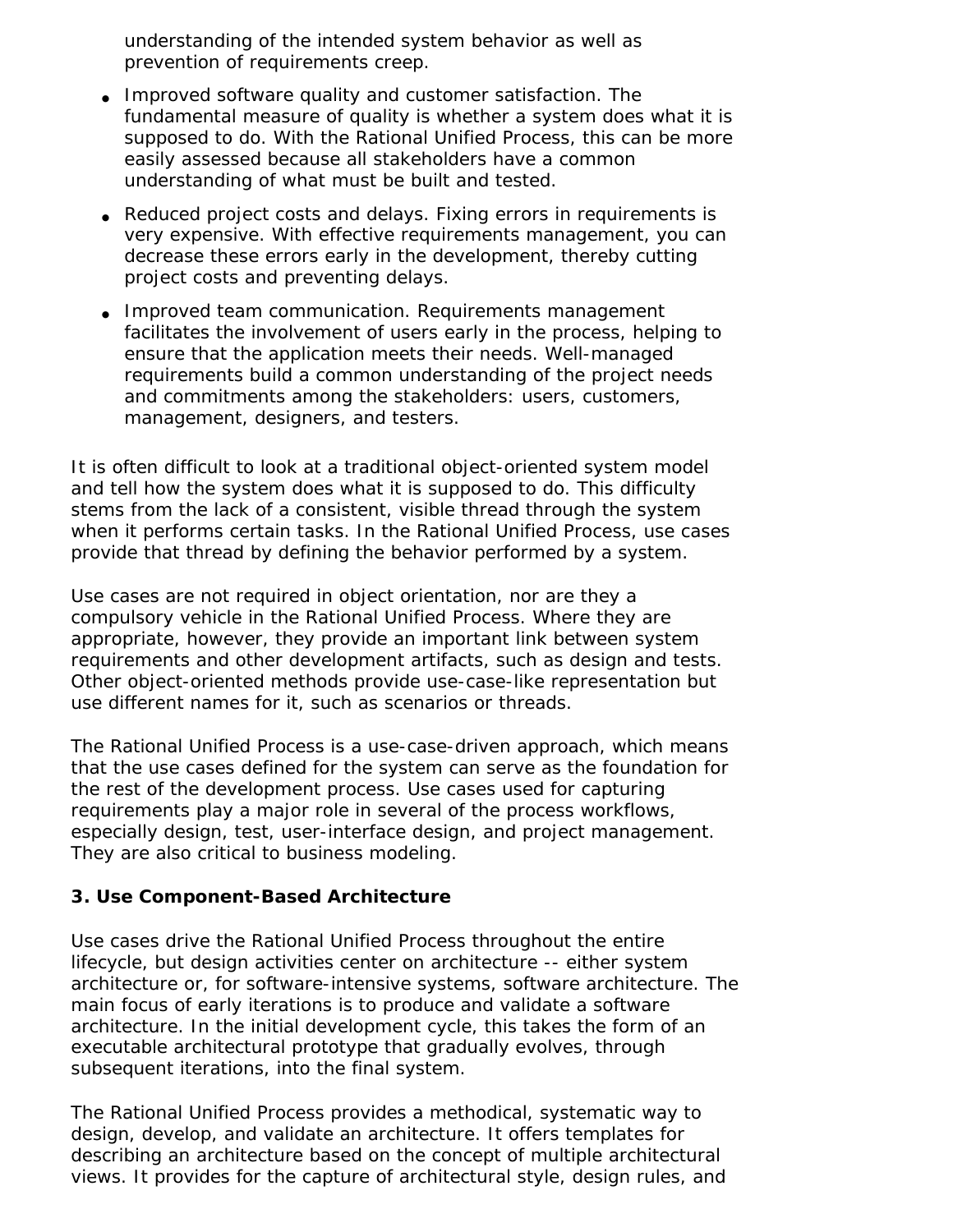constraints. The design process component contains specific activities aimed at identifying architectural constraints and architecturally significant elements, as well as guidelines on how to make architectural choices. The management process shows how planning the early iterations takes into account the design of an architecture and the resolution of major technical risks.

A *component* can be defined as a nontrivial piece of software: a module, package, or subsystem that fulfills a clear function, has a clear boundary, and can be integrated into a well-defined architecture. It is the physical realization of an abstraction in your design. Component-based development can proceed in several ways:

- $\bullet$  In defining a modular architecture, you identify, isolate, design, develop, and test well-formed components. These components can be individually tested and gradually integrated to form the whole system.
- Furthermore, some of these components can be developed to be reusable, especially components that provide solutions to a wide range of common problems. Reusable components are typically larger than mere collections of utilities or class libraries. They form the basis of reuse within an organization, increasing overall software productivity and quality.
- More recently, the advent of commercially successful infrastructures supporting the concept of software components -- such as Common Object Request Broker Architecture (CORBA), the Internet, ActiveX, and JavaBeans -- has launched a whole industry of off-the-shelf components for various domains, allowing developers to buy and integrate components rather than develop them in-house.

The first point above exploits the old concepts of modularity and encapsulation, bringing the concepts underlying object-oriented technology a step further. The final two points shift software development from programming software (one line at a time) to composing software (by assembling components).

The Rational Unified Process supports component-based development in several ways.

- The iterative approach allows developers to progressively identify components and decide which ones to develop, which ones to reuse, and which ones to buy.
- The focus on software architecture allows you to articulate the structure. The architecture enumerates the components and the ways they integrate, as well as the fundamental mechanisms and patterns by which they interact.
- Concepts such as packages, subsystems, and layers are used during analysis and design to organize components and specify interfaces.
- Testing is organized around single components first and then is gradually expanded to include larger sets of integrated components.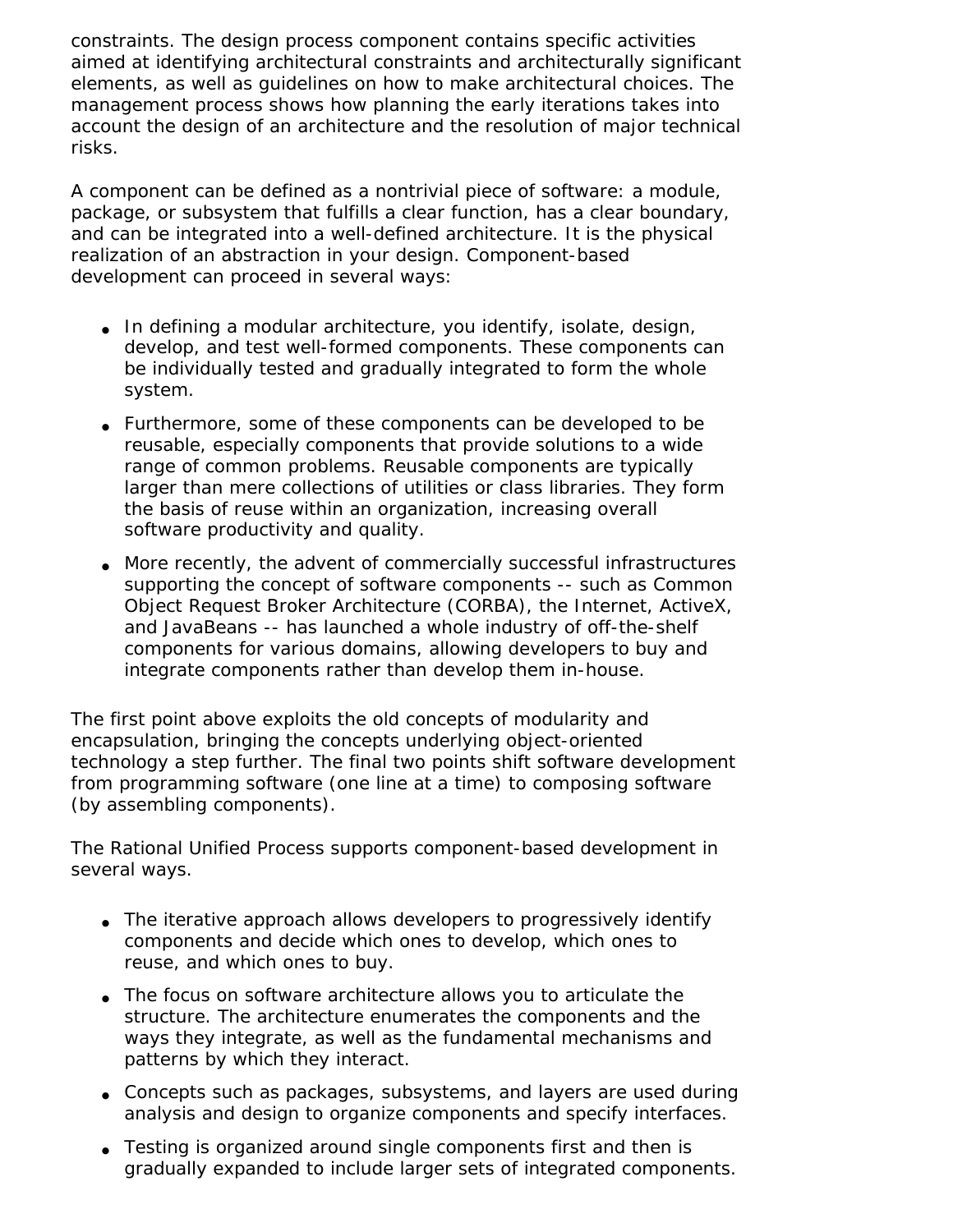#### **4. Visually Model Software**

Models are simplifications of reality; they help us to understand and shape both a problem and its solution, and to comprehend large, complex systems that we could not otherwise understand as a whole. A large part of the Rational Unified Process is about developing and maintaining models of the system under development.

The Unified Modeling Language (UML) is a graphical language for visualizing, specifying, constructing, and documenting the artifacts of a software-intensive system. It gives you a standard means of writing the system's blueprints, covering conceptual items such as business processes and system functions, as well as concrete items such as classes written in a specific programming language, database schemas, and reusable software components. While it provides the vocabulary to express various models, the UML does not tell you how to develop software. That is why Rational developed the Rational Unified Process, a guide to the effective use of the UML for modeling. It describes the models you need, why you need them, and how to construct them. RUP2000 uses UML version 1.4.

### **5. Continuously Verify Quality**

Often people ask why there is no worker in charge of quality in the Rational Unified Process. The answer is that quality is not added to a product by a few people. Instead, quality is the responsibility of every member of the development organization. In software development, our concern about quality is focused on two areas: product quality and process quality.

- **Product quality** -- The quality of the principal product being produced (the software or system) and all the elements it comprises (for example, components, subsystems, architecture, and so on).
- **Process quality** -- The degree to which an acceptable process (including measurements and criteria for quality) was implemented and adhered to during the manufacturing of the product.

Additionally, process quality is concerned with the quality of the artifacts (such as iteration plans, test plans, use-case realizations, design model, and so on) produced in support of the principal product.

### **6. Control Changes to Software**

Particularly in an iterative development, many work products are often modified. By allowing flexibility in the planning and execution of the development and by allowing the requirements to evolve, iterative development emphasizes the vital issues of keeping track of changes and ensuring that everything and everyone is in sync. Focused closely on the needs of the development organization, change management is a systematic approach to managing changes in requirements, design, and implementation. It also covers the important activities of keeping track of defects, misunderstandings, and project commitments as well as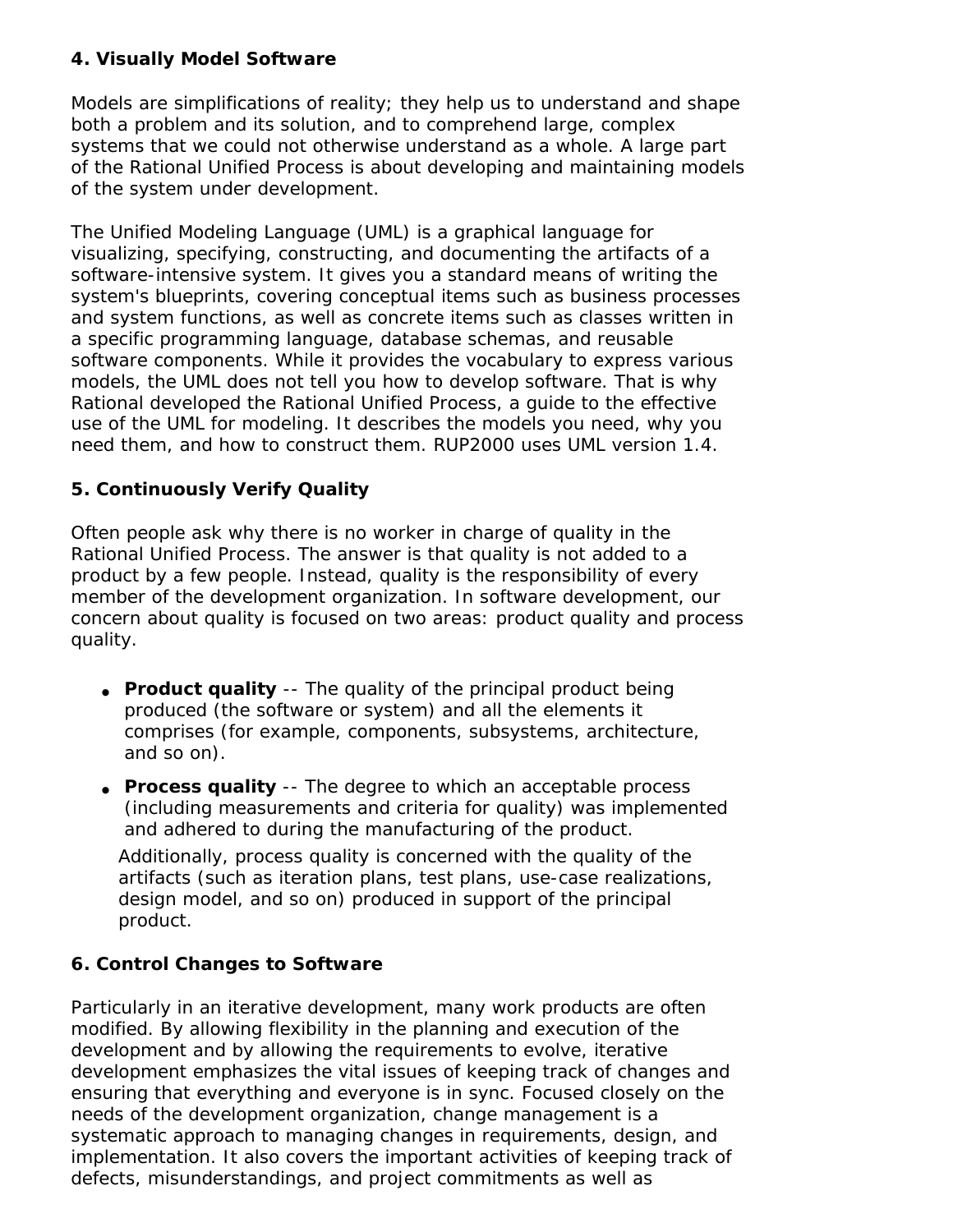associating these activities with specific artifacts and releases. Change management is tied to configuration management and measurements.

# **Who Is Using the Rational Unified Process?**

More than a thousand companies were using the Rational Unified Process at the end of 2000. They use it in various application domains, for both large and small projects. This shows the versatility and wide applicability of the Rational Unified Process. Here are examples of the various industry sectors around the world that use it:

- Telecommunications
- Transportation, aerospace, defense
- Manufacturing
- Financial services
- Systems integrators

More than 50% of these users are either using the Rational Unified Process for e-business or planning to do so in the near future. This is a sign of change in our industry: as the time-to-market pressure increases, as well as the demand for quality, companies are looking at learning from others' experience, and are ready to adopt proven best practices. The way these organizations use the Rational Unified Process also varies greatly: some use it very formally; they have evolved their own company process from the Rational Unified Process, which they follow with great care. Other organizations have a more informal usage, taking the Rational Unified Process as a repository of advice, templates, and guidance that they use as they go along -- as a sort of "electronic coach" on software engineering. By working with these customers, observing how they use the RUP, listening to their feedback, looking at the additions they make to the process to address specific concerns, the RUP development team at Rational continues to refine the process for the benefit of all.

# **To Learn More**

- *Rational Unified Process 2000*, Rational Software, Cupertino, CA (2000) http://www.rational.com/rup/
- Philippe Kruchten, *The Rational Unified Process -- An Introduction*, 2nd ed., Addison-Wesley-Longman, Reading, MA (2000).
- Grady Booch *et al.*, UML Users' Guide, Addison-Wesley-Longman, Reading, MA (2000)
- Ivar Jacobson et al., *The Unified Software Development Process*, Addison-Wesley-Longman, Reading, MA (1999).